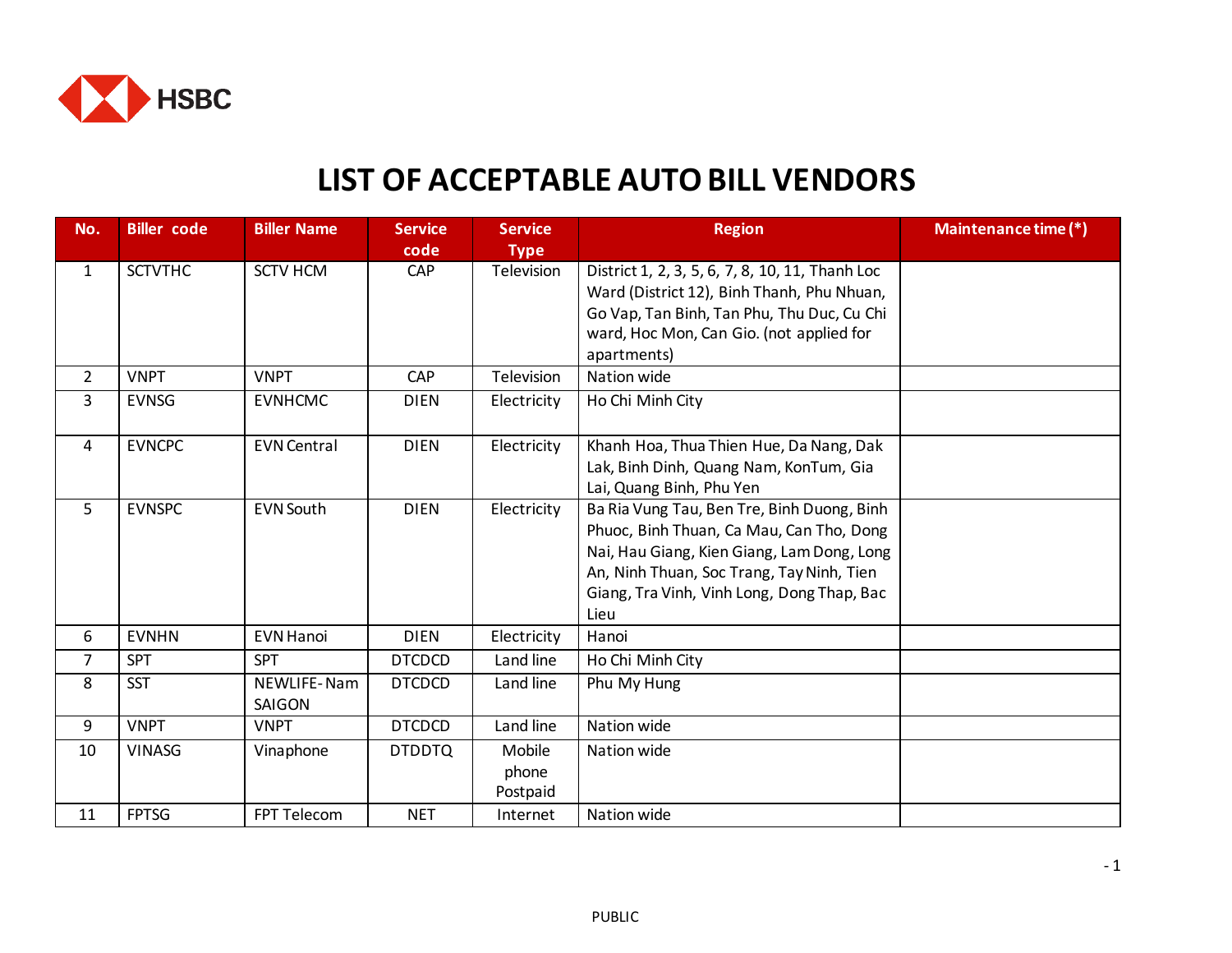| 12 | <b>SPT</b>         | <b>SPT</b>                     | <b>NET</b>  | Internet | Ho Chi Minh City                                                                                                                |  |
|----|--------------------|--------------------------------|-------------|----------|---------------------------------------------------------------------------------------------------------------------------------|--|
| 13 | <b>SST</b>         | <b>NEWLIFE -</b><br>Nam SAIGON | <b>NET</b>  | Internet | Ho Chi Minh City                                                                                                                |  |
| 14 | <b>VNPT</b>        | <b>VNPT</b>                    | <b>NET</b>  | Internet | Nation wide                                                                                                                     |  |
| 15 | <b>BT</b>          | Cap nuoc Ben<br>Thanh          | <b>NUOC</b> | Water    | District 1, 3 (except ward 12, 13, 14)                                                                                          |  |
| 16 | CL                 | Cap nuoc Cho<br>Lon            | <b>NUOC</b> | Water    | District 5, 6, 8, Binh Tan                                                                                                      |  |
| 17 | <b>CNNB</b>        | Cap nuoc Nha<br>Be             | <b>NUOC</b> | Water    | District 4, 7, Nha Be, Can Gio                                                                                                  |  |
| 18 | <b>CNTA</b>        | Cap nuoc<br>Trung An           | <b>NUOC</b> | Water    | District 12, Go Vap (except ward 1), Hoc<br>Mon                                                                                 |  |
| 19 | <b>CNTD</b>        | Cap nuoc Thu<br>Duc            | <b>NUOC</b> | Water    | District 2, 9, Thu Duc                                                                                                          |  |
| 20 | <b>CNTH</b>        | Cap nuoc Tan<br>Hoa            | <b>NUOC</b> | Water    | Tan Binh, Tan Phu                                                                                                               |  |
| 21 | GD                 | Cap nuoc Gia<br>Dinh           | <b>NUOC</b> | Water    | Binh Thanh, Phu Nhuan, district 3 (ward<br>12,13,14), Go Vap district (ward 1)                                                  |  |
| 22 | PHT                | Cap nuoc Phu<br>Hoa Tan        | <b>NUOC</b> | Water    | District 10, 11, Tan Phu - Phu Trung ward                                                                                       |  |
| 23 | <b>CNHUE</b>       | Cap nuoc Hue                   | <b>NUOC</b> | Water    | Thua Thien Hue                                                                                                                  |  |
| 24 | <b>CNDNAI</b>      | Cap nuoc Dong<br>Nai           | <b>NUOC</b> | Water    | Dong Nai (all districts except Long Khanh<br>and Nhon Trach)                                                                    |  |
| 25 | <b>CNLK</b>        | Cap nuoc Long<br>Khanh         | <b>NUOC</b> | Water    | Long Khanh District, administrative zone<br>and Dau giay cross belonged Xuan Thanh<br>ward, Thong Nhat ward - Dong Nai province |  |
| 26 | <b>CNNTR</b>       | Cap nuoc<br>Nhon Trach         | <b>NUOC</b> | Water    | Nhon Trach district                                                                                                             |  |
| 27 | <b>DVCNDONGNAI</b> | DVXD Cap<br>nuoc Dong Nai      | <b>NUOC</b> | Water    | Region applied: Tan Van ward, Buu Hoa,<br>Hoa An, Tan Hanh - Bien Hoa city, Dong Nai                                            |  |
| 28 | <b>CNVT</b>        | Cap nuoc Ba<br>Ria - Vung Tau  | <b>NUOC</b> | Water    | Ba Ria - Vung Tau                                                                                                               |  |
| 29 | <b>CNPHUMY</b>     | Cap nuoc Phu<br>My             | <b>NUOC</b> | Water    | Phu My town, Ba Ria - Vung Tau                                                                                                  |  |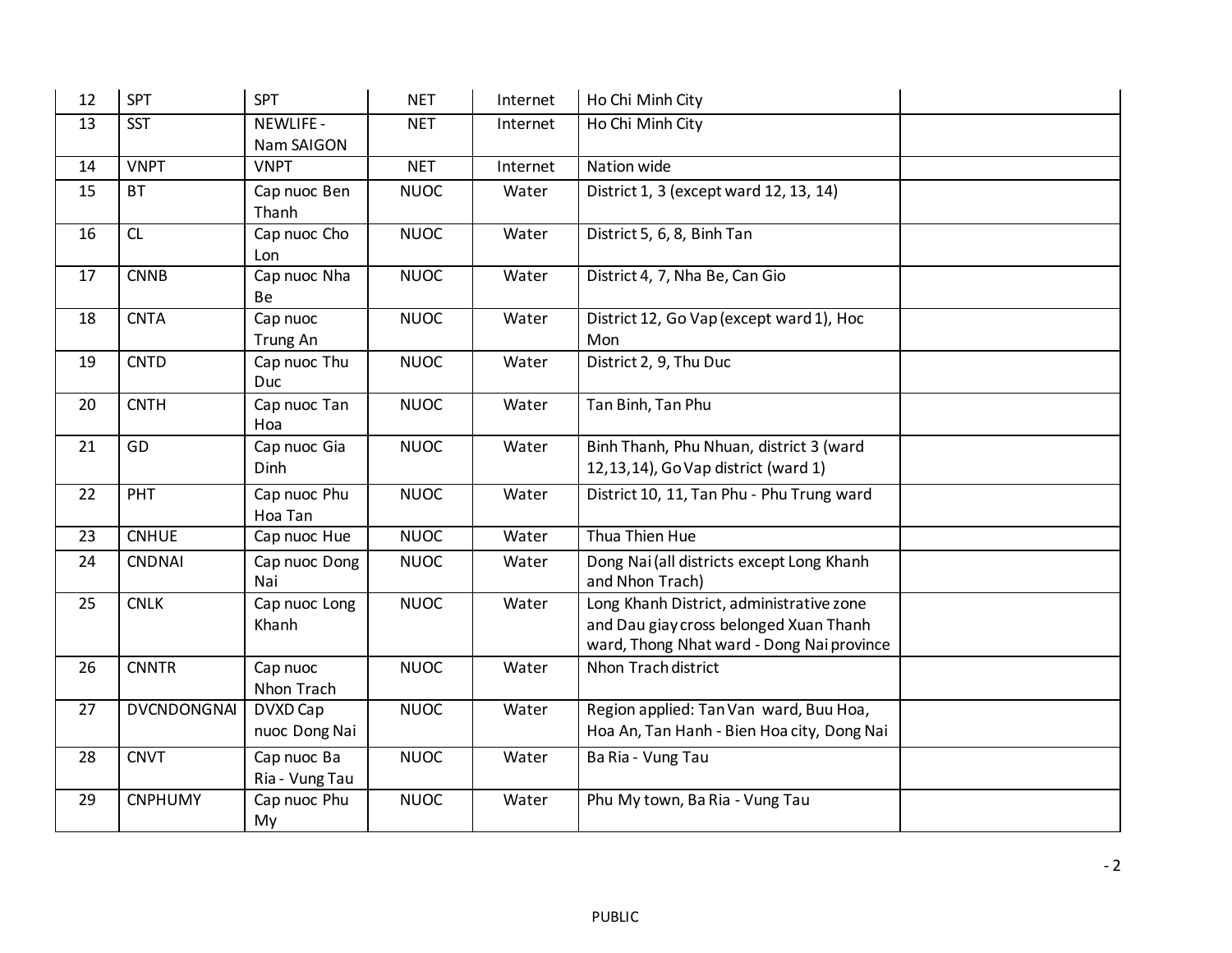| 30 | <b>CNDN</b>     | Cap nuoc Da<br>Nang                          | <b>NUOC</b> | Water | Danang                                                                                                                                                                                                                                                   |  |
|----|-----------------|----------------------------------------------|-------------|-------|----------------------------------------------------------------------------------------------------------------------------------------------------------------------------------------------------------------------------------------------------------|--|
| 31 | <b>CNNTHON</b>  | <b>XN Cap Nuoc</b><br>Sinh Hoat<br>Nong Thon | <b>NUOC</b> | Water | <b>Binh Chanh</b>                                                                                                                                                                                                                                        |  |
| 32 | SAIGONWATER     | SAIGONWATER                                  | <b>NUOC</b> | Water | Cu chi district - HCMC                                                                                                                                                                                                                                   |  |
| 33 | <b>CNBDUONG</b> | Cap nuoc Binh<br>Duong                       | <b>NUOC</b> | Water | <b>Binh Duong</b>                                                                                                                                                                                                                                        |  |
| 34 | <b>CNBTHUAN</b> | Cap nuoc Binh<br>Thuan                       | <b>NUOC</b> | Water | Bac Binh region, Lagi, Phan Thiet - Binh<br>Thuan province                                                                                                                                                                                               |  |
| 35 | <b>CNCT</b>     | Cap nuoc Can<br>Tho                          | <b>NUOC</b> | Water | 1. Ninh Kieu District: 10/13 wards (except<br>Cai Khe, An Hoa, Thoi Blnh ward)<br>2. Cai Rang district: Nam Can Chanh built<br>zone including Hung Phu, Hung Thanh, Tan<br>Phu, Phu Thu ward<br>3. Phong Dien district: Phong Dientown,<br>My Khanh ward |  |
| 36 | CNCANTHO2       | Cap nuoc Can<br>Tho <sub>2</sub>             | <b>NUOC</b> | Water | An Thoi, Binh Thuy, Bui Huu Nghia, Long<br>Tuyen, Long Hoa, Thoi An Dong, Tra An, Tra<br>Noc Ward belonged Binh Thuy District; An<br>Hoa, Thoi Binh, Cai Khe ward belonged<br>Ninh Kieu district; Giai Xuan ward belonged<br>Phong Dien district         |  |
| 37 | <b>CNBENTRE</b> | Cap nuoc Ben<br><b>Tre</b>                   | <b>NUOC</b> | Water | Ben Tre, Chau Thanh, Cho Lach, Mo Cay<br>Nam, Mo Cay Bac va Giong Trom - Ben Tre                                                                                                                                                                         |  |
| 38 | CNDONGTHAF      | Cap nuoc Dong<br>Thap                        | <b>NUOC</b> | Water | Dong Thap                                                                                                                                                                                                                                                |  |
| 39 | CNBACLIEU       | Cap nuoc Bac<br>Lieu                         | <b>NUOC</b> | Water | <b>Bac Lieu City</b>                                                                                                                                                                                                                                     |  |
| 40 | CNLONGAN        | Cap nuoc Long<br>An                          | <b>NUOC</b> | Water | Tan An City, Ben Luc and Thu Thua, Long An                                                                                                                                                                                                               |  |
| 41 | <b>CNGL</b>     | Cap nuoc Gia<br>Lai                          | <b>NUOC</b> | Water | Pleiku, Ayun Pa                                                                                                                                                                                                                                          |  |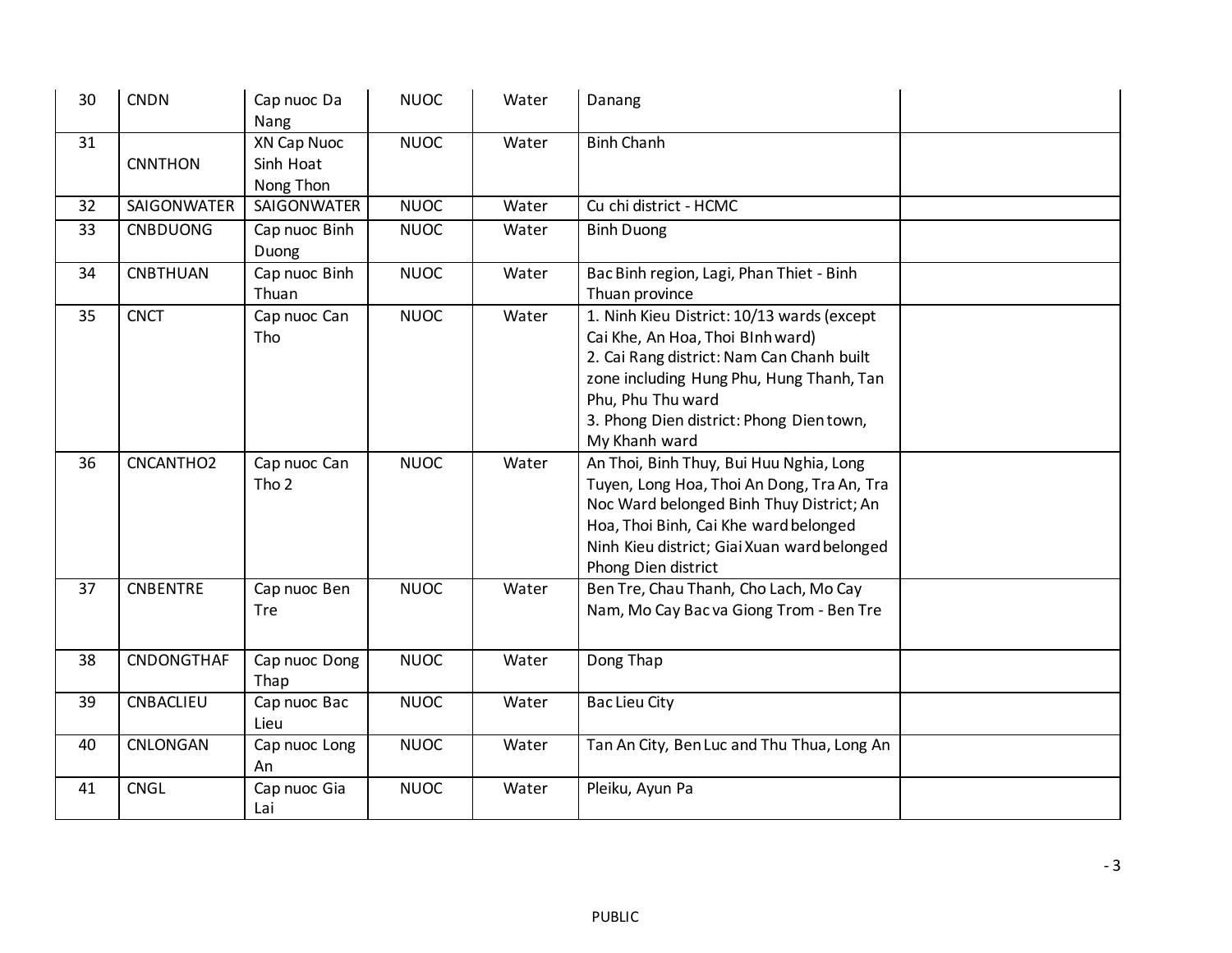| 42 | <b>CNQUANGTRI</b> | Cap nuoc<br>Quang Tri                         | <b>NUOC</b> | Water | Quang Tri                                                                                                                                                                                                                                                  |  |
|----|-------------------|-----------------------------------------------|-------------|-------|------------------------------------------------------------------------------------------------------------------------------------------------------------------------------------------------------------------------------------------------------------|--|
| 43 | <b>VIWACO</b>     | Cong ty co<br>phan Viwaco                     | <b>NUOC</b> | Water | Northern region of Hanoi: Thanh xuan<br>district, a part of Trung Hoa ward, Mai Dich,<br>Cau Giay district, Dinh Cong ward, Đại Kim,<br>Thịnh Liet - Hoang Mai district, Nam Tu Lien<br>district and western wards Highway 1A,<br>Thanh tri district Hanoi |  |
| 44 | CNSO3HANOI        | Nuoc so 3 Ha<br>Noi                           | <b>NUOC</b> | Water | Hoan Kiem district                                                                                                                                                                                                                                         |  |
| 45 | <b>CNHF</b>       | Cap nuoc Hai<br>Phong                         | <b>NUOC</b> | Water | Hai Phong                                                                                                                                                                                                                                                  |  |
| 46 | CN2HPHONG         | Cap nuoc so 2<br>Hai Phong                    | <b>NUOC</b> | Water | An Duong District                                                                                                                                                                                                                                          |  |
| 47 | <b>CNCB</b>       | Cap nuoc Cao<br>Bang                          | <b>NUOC</b> | Water | Cao Bang                                                                                                                                                                                                                                                   |  |
| 48 | <b>CNSL</b>       | Cap nuoc Son<br>La                            | <b>NUOC</b> | Water | Son La                                                                                                                                                                                                                                                     |  |
| 49 | CNHANAM           | Cap nuoc Ha<br>Nam                            | <b>NUOC</b> | Water | Ha Nam                                                                                                                                                                                                                                                     |  |
| 50 | <b>HAWACO</b>     | Nuoc sach Ha<br>Noi                           | <b>NUOC</b> | Water | Ba Dinh, Cau Giay, Dong Da, Hai Ba Trung,<br>Hoang Mai, Bac Thang Long - Ha Noi                                                                                                                                                                            |  |
| 51 | <b>CNSONTAY</b>   | Cap nuoc Son<br>Tay                           | <b>NUOC</b> | Water | Ha Noi - Son Tay ward, Thach That district<br>(Dai Dong), Ba Vi district (Tay Dang, Van<br>Hoa, Tan Linh, Dong Quang, Chu Minh),<br>Phuc Tho district (Phuc Tho, Sen Trieu, Tich<br>Giang, Tho Loc, Phung Thuong, Ngoc Tao<br>ward)                        |  |
| 52 | <b>CNVTS</b>      | Nuoc sach VTS                                 | <b>NUOC</b> | Water | Apartment HH Linh Dam, KDT Kim Van Kim<br>Lu, peninsula Linh Dam (apartment VP3,<br>VP5, VP6) Hoang Mai district, Hanoi                                                                                                                                    |  |
| 53 | CNTAYHANOI        | WaDaco-<br>Cong ty nuoc<br>sach Tay Ha<br>Noi | <b>NUOC</b> | Water | Lai Yen, Song Phuong, Tien Yen, Dac So,<br>Duc Giang, Son Dong, Van Canh, Duc<br>Thuong, Kim Chung, Di Trach, Yen So, Minh                                                                                                                                 |  |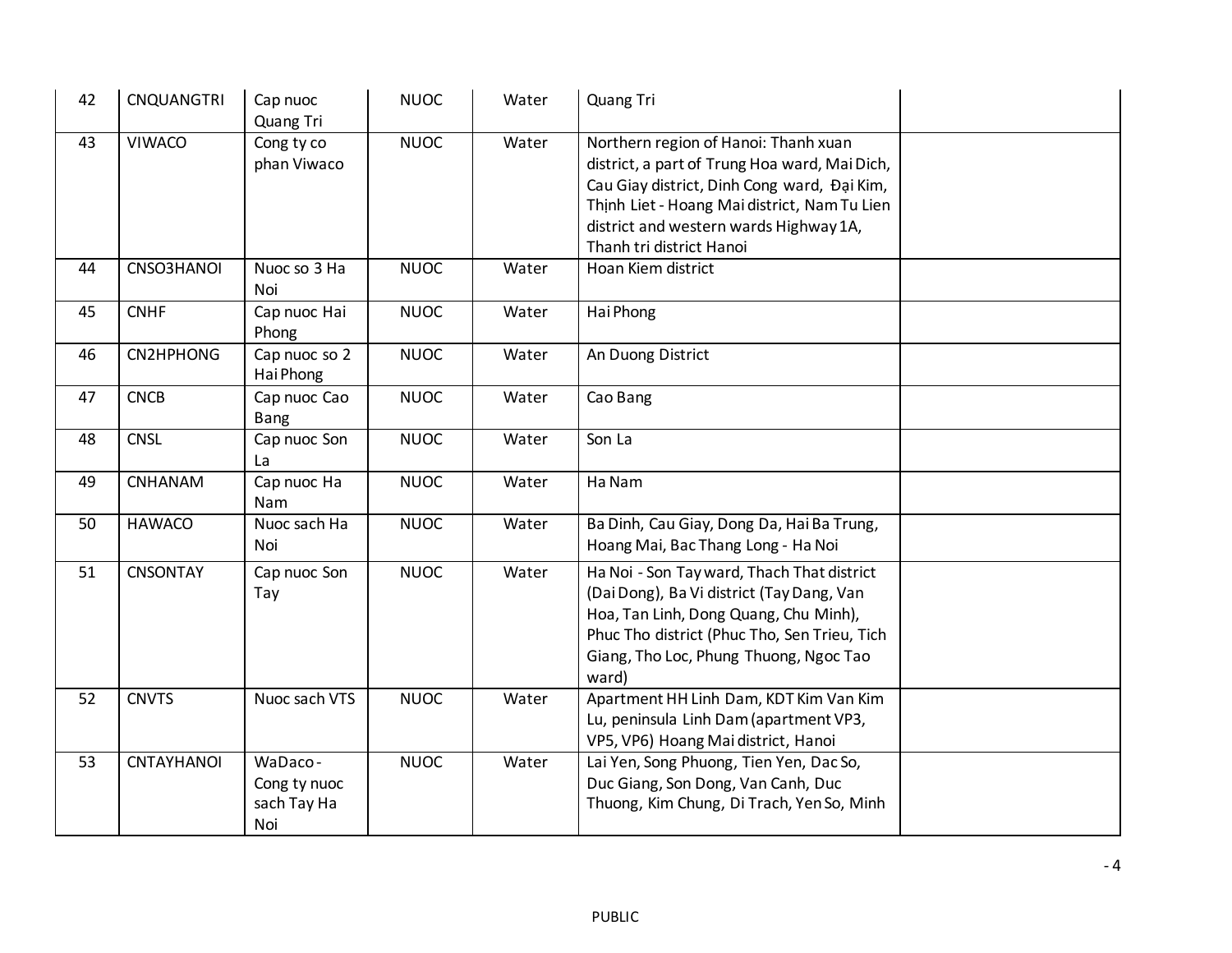|    |                  |                                    |             |       | Khai, Duong Lieu, Cat Que, Tram Troi ward,<br>Hoai Duc district, Hanoi                                                                                                                                                                                                                                                                                                                                                                                                                                      |  |
|----|------------------|------------------------------------|-------------|-------|-------------------------------------------------------------------------------------------------------------------------------------------------------------------------------------------------------------------------------------------------------------------------------------------------------------------------------------------------------------------------------------------------------------------------------------------------------------------------------------------------------------|--|
| 54 | CNLAICHAU        | Cap nuoc Lai<br>Chau               | <b>NUOC</b> | Water | Lai Chau Province                                                                                                                                                                                                                                                                                                                                                                                                                                                                                           |  |
| 55 | CNSO2HANOI       | Cap nuoc so 2<br>Ha Noi            | <b>NUOC</b> | Water | Long Bien District, Dong Anh, Gia Lam, Soc<br>Son (Soc Son, Phu Minh, Phu Lo, Mai Dinh,<br>Tien Duong, Dong Xuan ward), Me Linh<br>district (Tran Quang Minh, Chi Dong ward)                                                                                                                                                                                                                                                                                                                                |  |
| 56 | <b>CNHOABINH</b> | Nuoc sach Hoa<br><b>Binh</b>       | <b>NUOC</b> | Water | Hoa Binh province                                                                                                                                                                                                                                                                                                                                                                                                                                                                                           |  |
| 57 | <b>CNNTHONVT</b> | Nuoc Sach<br>Nong Thon<br>Vung Tau | <b>NUOC</b> | Water | Ba Ria City (Hoa Long, Long Phuoc village),<br>Phy My Town (Hac Dich, Chau Pha, Song<br>Xoai, Toc Tien), Chau Duc Town (Bau Chinh,<br>Binh Ba, Binh Gia, Binh Trung, Cu Bi, Da<br>Bac, Lang Lon, Nghia Thanh, Quang Thanh,<br>Son Binh, Suoi Nghe, Suoi Rao, Xuan Son),<br>Dat Do Town, Long Dien Town (An Nhut,<br>Tam Phuoc), Xuyen Moc Town (Bau Lam,<br>Bong Trang, Bung Rieng, Hoa Binh, Hoa<br>Hiep, Hoa Hoi, Hoa Hung, Phuoc Tan, Phuoc<br>Thuan, Tan Lam, Xuyen Moc) - Ba Ria Vung<br>Tau Province. |  |
| 58 | <b>CNQN</b>      | Cap nuoc<br>Quang Nam              | <b>NUOC</b> | Water | Quang Nam Province                                                                                                                                                                                                                                                                                                                                                                                                                                                                                          |  |
| 59 | CNTRANOC         | Cap nuoc Tra<br>$Noc - O$ Mon      | <b>NUOC</b> | Water | Binh Thuy Ward (Thoi An Dong, Tra Noc), O<br>Mon ward, Thoi Lai, Co Do and factory<br>region: Tra Noc 1, Tra Noc 2 - Can Tho City                                                                                                                                                                                                                                                                                                                                                                           |  |
| 60 | <b>CNKT</b>      | Cap nuoc Kon<br>Tum                | <b>NUOC</b> | Water | Kon Tum                                                                                                                                                                                                                                                                                                                                                                                                                                                                                                     |  |
| 61 | <b>CNDAKLAK</b>  | Cap nuoc Dak<br>Lak                | <b>NUOC</b> | Water | Dak Lak Province                                                                                                                                                                                                                                                                                                                                                                                                                                                                                            |  |
| 62 | <b>CNBPHUOC</b>  | Cap nuoc Binh<br>Phuoc             | <b>NUOC</b> | Water | <b>Binh Phuoc Province</b>                                                                                                                                                                                                                                                                                                                                                                                                                                                                                  |  |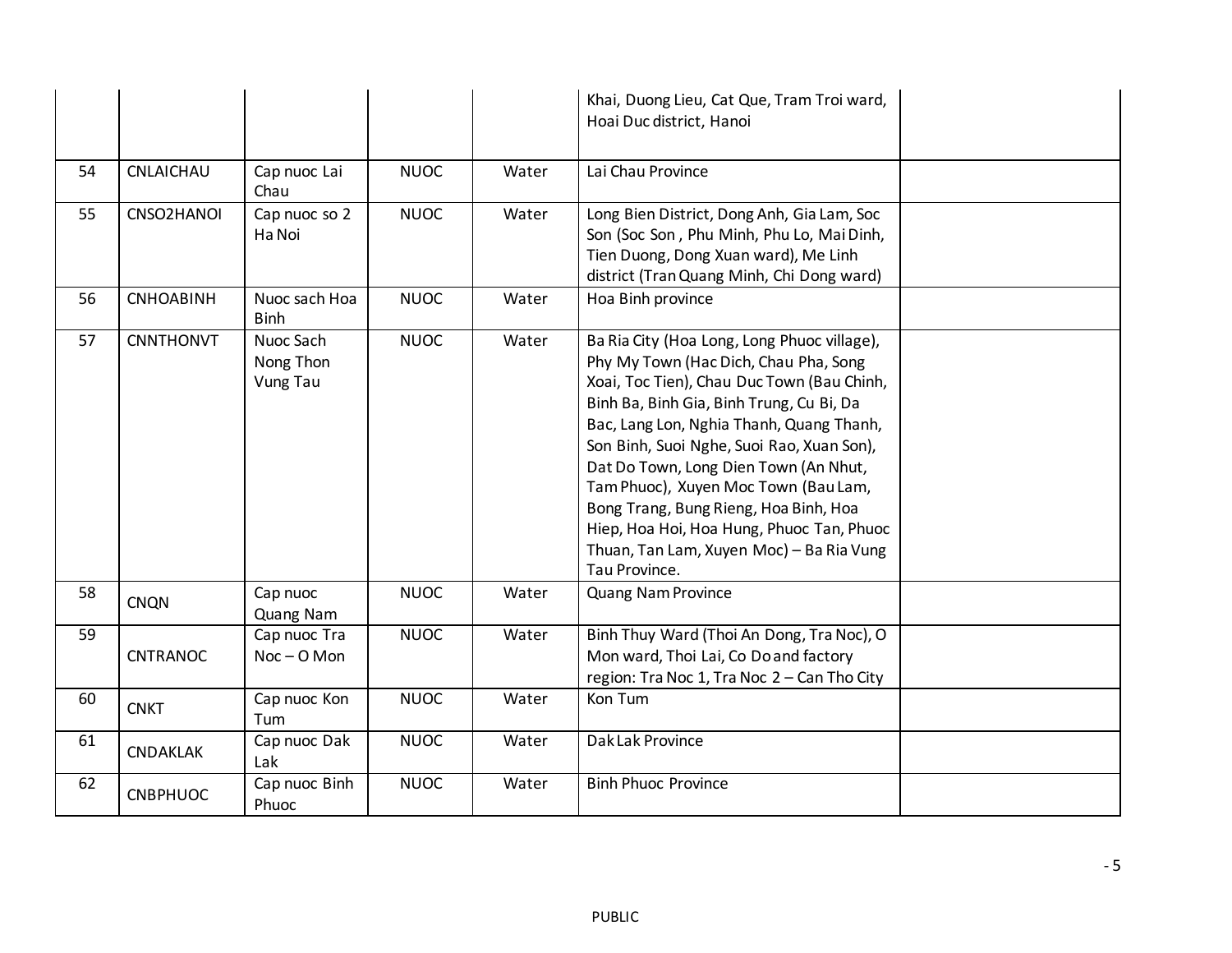| 63 | <b>CNKH</b>       | Cap nuoc<br>Khanh Hoa       | <b>NUOC</b> | Water | Nha Trang City (almost of Dien Khanh, a<br>part of Cam Lam (Suoi Tan, Suoi Cat),<br>Khanh Son, Suoi Tan                                                          |  |
|----|-------------------|-----------------------------|-------------|-------|------------------------------------------------------------------------------------------------------------------------------------------------------------------|--|
| 64 | CNTIENGIANG       | Cap nuoc Tien<br>Giang      | <b>NUOC</b> | Water | <b>Tien Giang Province</b>                                                                                                                                       |  |
| 65 | CNTRAVINH         | Cap nuoc Tra<br>Vinh        | <b>NUOC</b> | Water | Tra Vinh City and towns: Cau Ke, Cau<br>Ngang, Cau Quan, Chau Thanh Duyen Hai,<br>My Long, Tieu Can, Tra Cu - Tra Vinh<br>Province                               |  |
| 66 | CNTAYNINH         | Cap nuoc Tay<br>Ninh        | <b>NUOC</b> | Water | <b>Tay Ninh Province</b>                                                                                                                                         |  |
| 67 | CNLAMDONG         | Cap nuoc Lam<br>Dong        | <b>NUOC</b> | Water | Da Lat City and towns: Bao Lam, Da Huoai,<br>Da The, Dam Rong, Don Duong, Lac Duong,<br>Lam Ha - Lam Dong Province                                               |  |
| 68 | <b>CNKGIA</b>     | Cap nuoc Kien<br>Glang      | <b>NUOC</b> | Water | Rach Gia City, Ha Tien City, An Bien, An<br>Minh, Chau Thanh. Giang Thanh, Giong<br>Rieng, Hon Dat, Kien Luong, Phu Quoc, Tan<br>Hiep Town - Kien Giang Province |  |
| 69 | <b>CNCRANH</b>    | Cap nuoc Cam<br>Ranh        | <b>NUOC</b> | Water | Cam Ranh - Khanh Hoa Province                                                                                                                                    |  |
| 70 | <b>CNHUNGYEN</b>  | Cap nuoc Hung<br>Yen        | <b>NUOC</b> | Water | Hung Yen City, An Thi, Khoai Chau, Kim<br>Dong, Tien Lu Town - Hung Yen Province                                                                                 |  |
| 71 | CNBACGIANG        | Cap nuoc Bac<br>Giang       | <b>NUOC</b> | Water | Bac Giang City, Doi Ngo Town (Luc Nam),<br>Dinh Tram factory region Song Khe - Noi<br>Hoang                                                                      |  |
| 72 | <b>CNHATINH</b>   | Cap nuoc Ha<br>Tinh         | <b>NUOC</b> | Water | Ha Tinh City, Cam Xuyen, Hong Linh, Can<br>Loc, Huong Son, Nghi Xuan, Duc Tho, Ky<br>Anh, Huong Khe Town                                                         |  |
| 73 | <b>CNVINHLONG</b> | Cap nuoc Vinh<br>Long       | <b>NUOC</b> | Water | Vinh Long City, Long Ho, Vu Liem, Tam Binh<br>and Tra On Town - Vinh Long Province                                                                               |  |
| 74 | CNLANGSON         | Cap nuoc Lang<br>Son        | <b>NUOC</b> | Water | Lang Son City, Gia Binh, Van Lang, Cao Loc,<br>Chi Lang, Dinh Lap, Huu Lung, Loc Binh,<br>Trang Dinh, Bac Son Town                                               |  |
| 75 | <b>CNHUDS</b>     | Cong ty TNHH<br>MTV Dich vu | <b>NUOC</b> | Water | Urban areas: Linh Dam, Phap Van - Tu<br>Hiep, Dinh Cong (Hoang Mai Ward), Viet                                                                                   |  |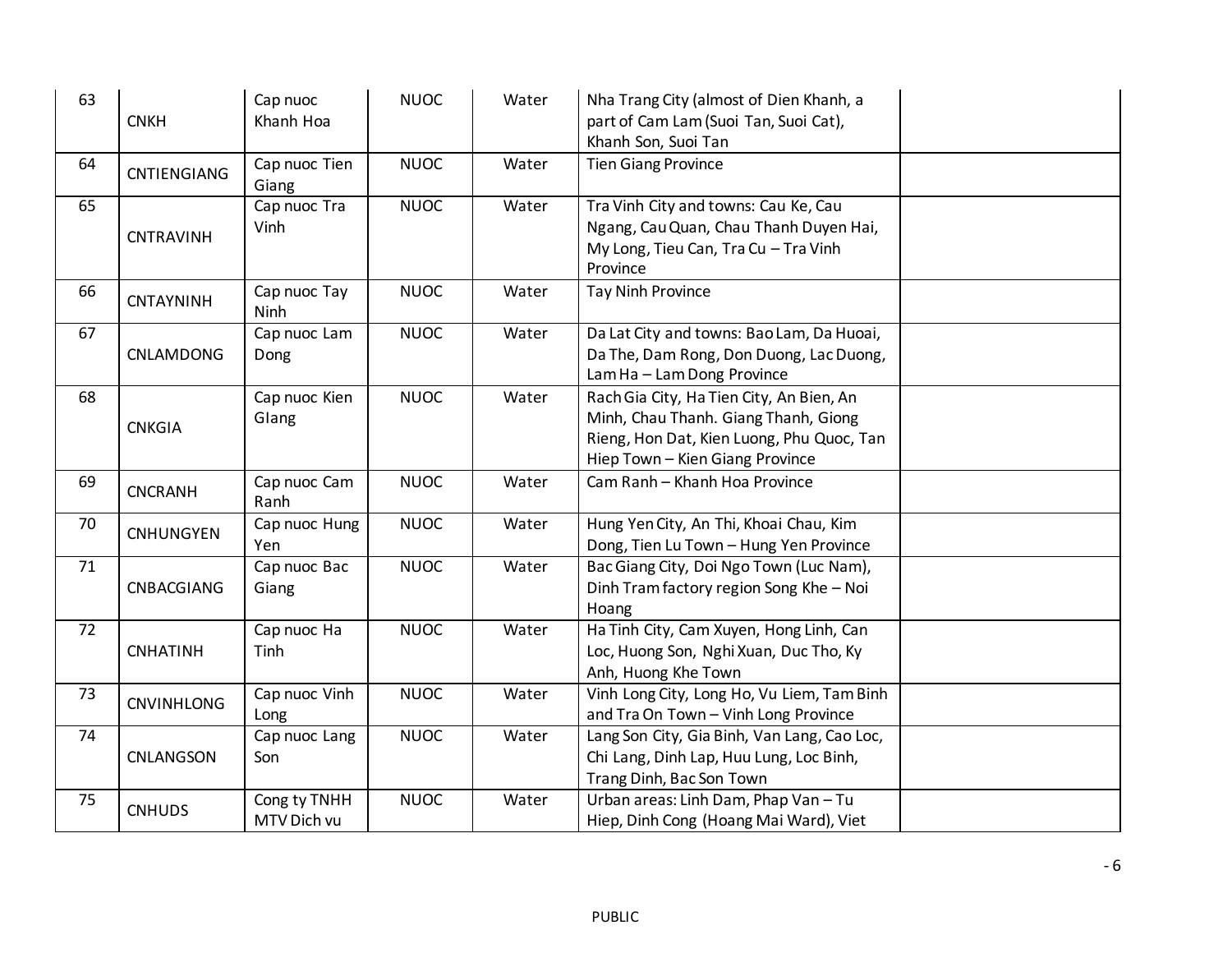|    |                   | nha o va Khu                      |             |       | Hung (Long Bien Ward), My Dinh 2 (Nam Tu                                                                                                                                                                                                                                                                                                                                                                                                                                                               |  |
|----|-------------------|-----------------------------------|-------------|-------|--------------------------------------------------------------------------------------------------------------------------------------------------------------------------------------------------------------------------------------------------------------------------------------------------------------------------------------------------------------------------------------------------------------------------------------------------------------------------------------------------------|--|
|    |                   | do thi                            |             |       | Liem Ward) - Ha Noi                                                                                                                                                                                                                                                                                                                                                                                                                                                                                    |  |
| 76 | <b>CNQNINH</b>    | Cap nuoc<br>Quang Ninh            | <b>NUOC</b> | Water | <b>Quang Ninh Province</b>                                                                                                                                                                                                                                                                                                                                                                                                                                                                             |  |
| 77 | <b>CNNGHEAN</b>   | Cap nuoc Nghe<br>An               | <b>NUOC</b> | Water | Nghe An Province                                                                                                                                                                                                                                                                                                                                                                                                                                                                                       |  |
| 78 | <b>CNDTTHANH</b>  | Nuoc Dong<br>Tien Thanh<br>Thu Do | <b>NUOC</b> | Water | Ly Nhan Town (Bac Ly, Chan Ly, Chinh Ly,<br>Cong Ly, Dao Ly, Duc Ly, Hop Ly, Nguyen Ly,<br>Tran Hung Dao, Van Ly) - Ha Nam Province.<br>Quoc Oai Town (Can Huu Town, Cong Hoa,<br>Dai Thanh, Dong Quang, Liep Tuyet, Nghia<br>Huong, Ngoc Liep, Phuong Cach, Sai Son,<br>Tan Hoa, Tan Phu. Tuyet Nghia, Yen Son),<br>Thach That Town (Binh Phu Town, Canh<br>Nau, Can Kiem, Chang Son, Di Nau, Huong<br>Ngai, Kim Quan, Lien Quan, Thach Xa),<br>Urban area Sunny and Vinhomes West<br>Point - Ha Noi) |  |
| 79 | <b>CNVINHPHUC</b> | Cap nuoc Vinh<br>Phuc             | <b>NUOC</b> | Water | Phuc Yen City - Vinh Phuc Province                                                                                                                                                                                                                                                                                                                                                                                                                                                                     |  |
| 80 | <b>CNHADONG</b>   | Cap nuoc Ha<br>Dong               | <b>NUOC</b> | Water | Dan Phuong Town, Hoai Duc Town (Dong<br>La, La Phu, An Khanh, Van Con, An Thuong),<br>Nam Tu Lien Town (Dai Mo, Tay Mo), Phu<br>Xuyen Town, Thanh Oai Town (Cao Vien,<br>Thanh Cao, Thanh Mai, Binh Minh, Bich<br>Hoa), Ung Hoa Town and Ha Dong Ward -<br>Ha Noi                                                                                                                                                                                                                                      |  |
| 81 | CNNAMDINH         | Cap nuoc Nam<br><b>Dinh</b>       | <b>NUOC</b> | Water | Nam Dinh City, Truc Ninh, Y Yen, Vu Ban<br>Ward                                                                                                                                                                                                                                                                                                                                                                                                                                                        |  |
| 82 | <b>CNDBIEN</b>    | Cap nuoc Dien<br><b>Bien</b>      | <b>NUOC</b> | Water | Dien Bien City, Dien Bien, Muong Lay,<br>Muong Cha, Tuan Giao, Tua Chua, Muong<br>Nhe, Dien Bien Dong, Muong Anh                                                                                                                                                                                                                                                                                                                                                                                       |  |
| 83 | <b>CNTHOTNOT</b>  | Cap nuoc Thot<br>Not              | <b>NUOC</b> | Water | Thot Not Ward, Vinh Thanh Town - Can<br>Tho City                                                                                                                                                                                                                                                                                                                                                                                                                                                       |  |